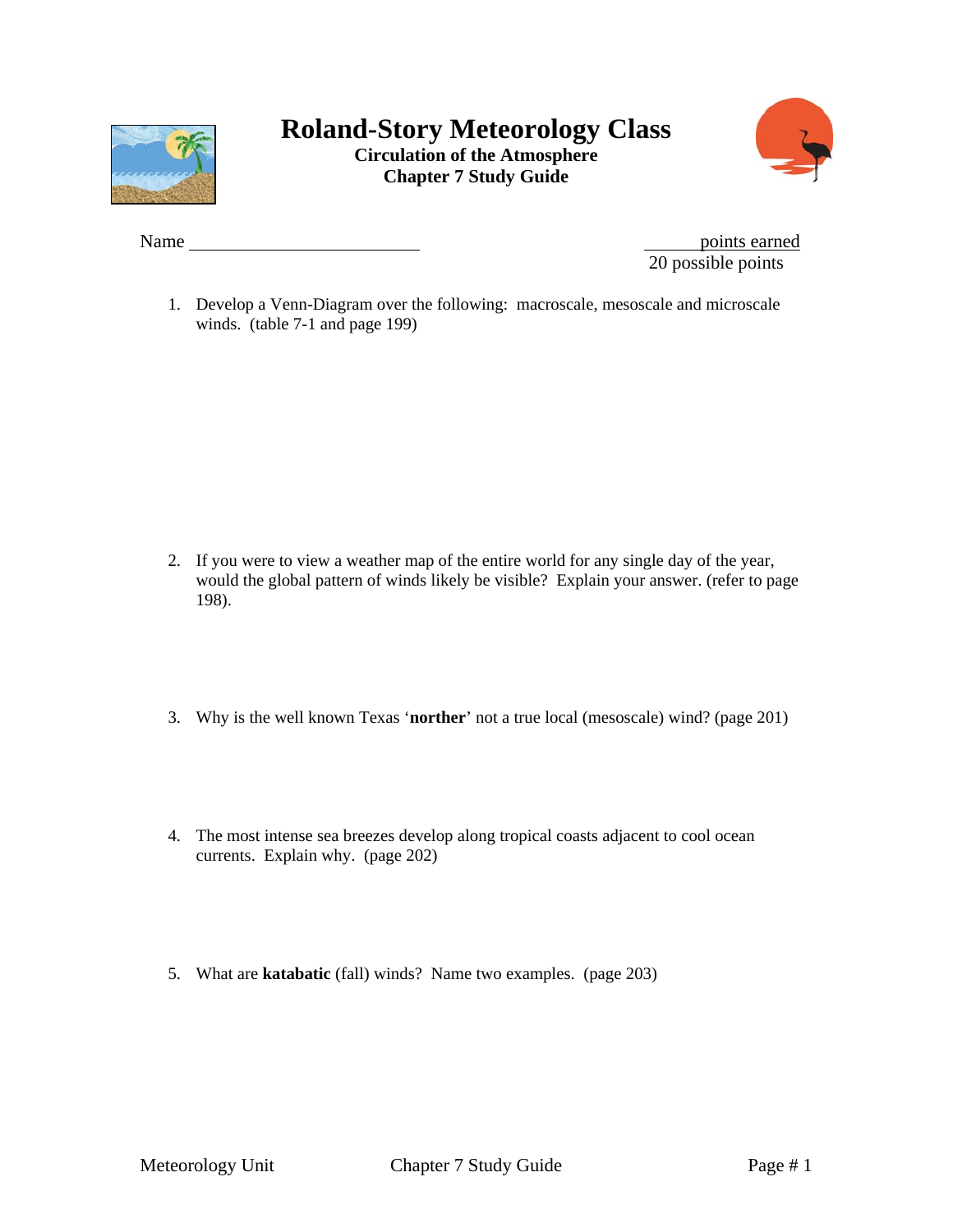- 6. Explain how cities create their own local winds. (inferences from reading)
- 7. Briefly describe the idealized global circulation proposed by George Hadley. What are the shortcomings of the Hadley model? (page 205)

- 8. What factors cause air to subside between 20 degrees and 35 degrees latitude? (pages 206-207)
- 9. If Earth rotated more rapidly, the Coriolis force would be stronger. How would a faster rate of rotation affect the location (latitude) of Earth's belts of subtropical high pressure? (inferences from reading)

- 10. Referring to the idealized three-cell model of atmospheric circulation, most of the United States is situated in which belt of prevailing winds? (page 206)
- 11. Briefly explain each of the following statements that relate to the global distribution of surface pressure:
	- a. The only true zonal distribution of pressure exists in the region of the sub-polar low in the Southern Hemisphere.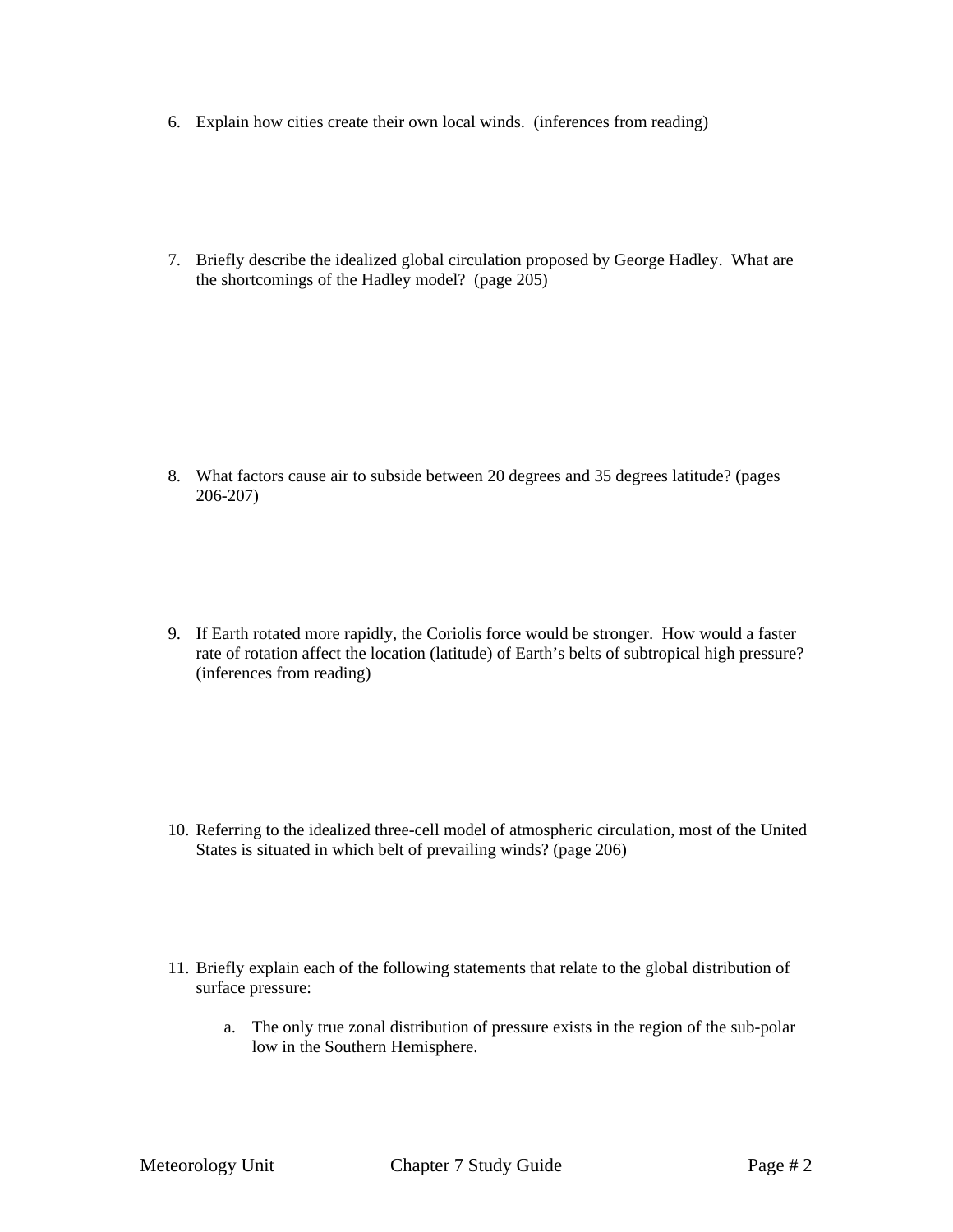- b. The subtropical highs are stronger in the North Atlantic in July than in January.
- c. The sub-polar low in the Northern Hemisphere is represented by individual cyclonic storms that are more common in the winter.
- d. A strong high pressure cells develops in the winter over northern Asia.
- 12. Explain the cause of the Asian monsoon. In which season (summer or winter) does it rain? (page 210)

- 13. What area of North America experiences a pronounced monsoon circulation? (page 211)
- 14. Why is the flow aloft/above predominately westerly? (page 212)
- 15. At what time of year should we expect the fastest westerly flow? Explain your answer. (page 212 – 213)